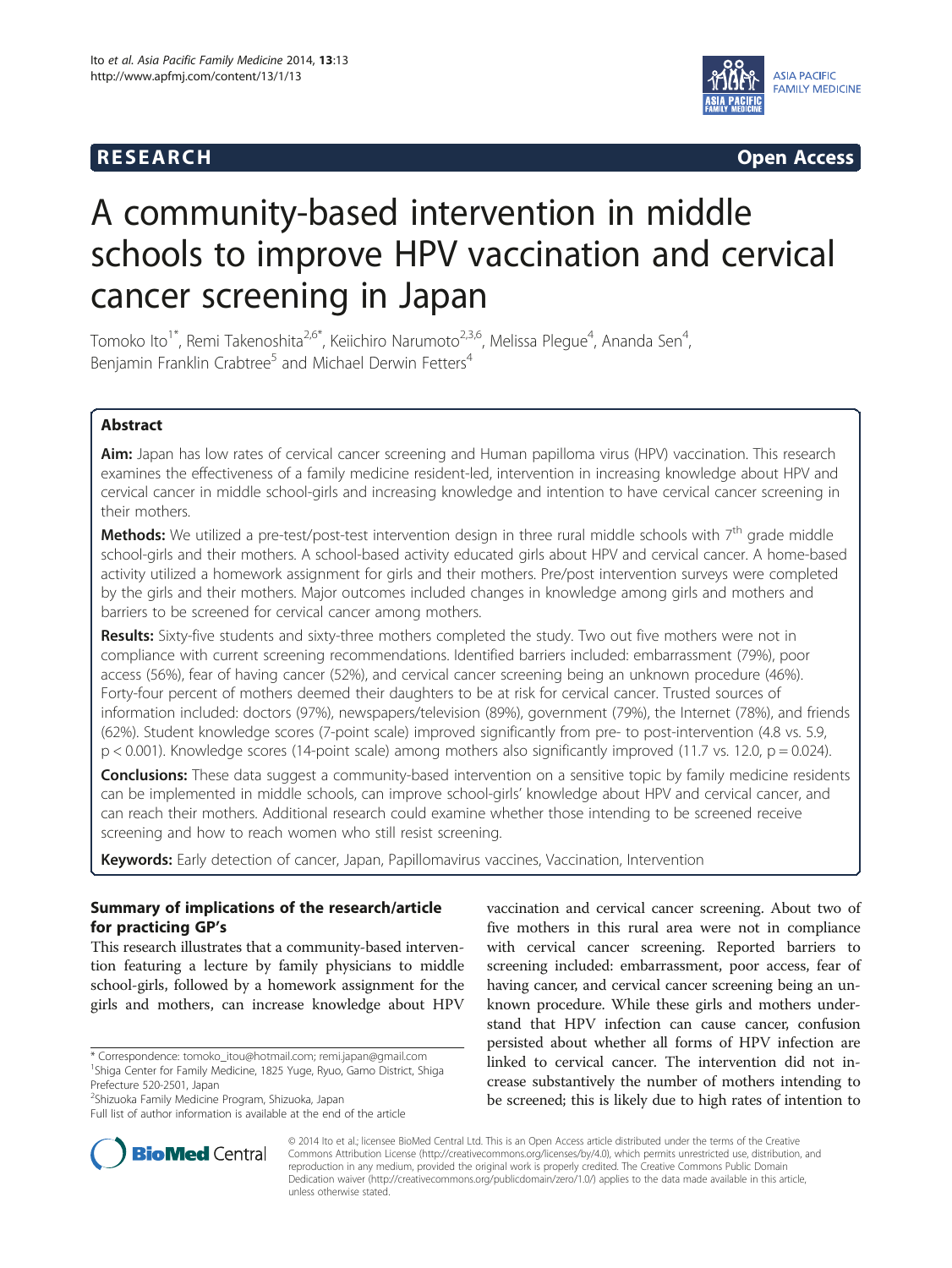be screened at baseline. As virtually all mothers consider physicians a trustworthy information source, physicians should actively encourage daughter and mother participation in these preventive services.

## Introduction

Cervical cancer is the second most common cancer among women between the ages of 20–49 in Japan [\[1](#page-6-0)]. Japan had a national cervical cancer screening program from 1982 to 1998 targeting women 40 years of age and older; however, this national program ended when the responsibility was transferred to local governments. The current cervical cancer screening recommendation in Japan is to screen women 20 years of age and older every two years [\[2](#page-6-0)]. Since 2009, the Japanese government has offered a free cervical cancer screening coupon to women at the ages of 20, 25, 30, 35, and 40 [\[3](#page-6-0)]. Despite these recommendations and incentives, Japan has the lowest rate of cervical cancer screening among developed countries [[4](#page-6-0)].

Despite an initial start with a compulsory vaccination program, Japan differs from other developed countries in the adoption of HPV vaccination. Human Papilloma Virus (HPV) vaccination has been shown to be effective for preventing cervical cancer and began in 2009 in Japan. A compulsory program to have HPV vaccinations began in Japan in April of 2013; however, case reports emerged suggesting severe side effects of HPV vaccine. Hence, the Japanese government withdrew the compulsory program in June, 2013. The Japan Times [\[5\]](#page-6-0) reported a total of 8.29 million people had received HPV vaccines through December 2012. According to a Ministry of Health, Labour and Welfare (MHLW) panel, 1,925 cases of side effects were reported through the end of December 2012. In the MHLW report from July, 2014, the rate of very serious side effects per one

million HPV inoculations included: anaphylaxis - one case, Guillan-Barre syndrome - 0.6 cases, acute disseminated encephalomyelitis (ADEM) - 0.4 cases, though the relationship between these symptoms and vaccination were not proven. In all, 20 cases per 1 million were rated as serious cases of pains or body convulsions, pains in joints or difficulty in walking [\[6](#page-6-0)]. This is less than the 26.0 serious cases per million inoculations of Japanese encephalitis vaccine [\[5\]](#page-6-0). With regard to the burden of cervical cancer in Japan, in a ten-year period, about 16,000-28,000 women per year are diagnosed with cervical cancer and about 2,400-2,700 of them die as a result [\[7-9\]](#page-6-0).

Educational efforts by health professionals have the potential to enhance knowledge among adolescents and adult women about cervical cancer, the purpose of screening, and the value of prevention through HPV vaccination [[3,10\]](#page-6-0). Given their role in "womb-to-tomb" care, family physicians are well placed in the community for playing an influential role in promoting HPV vaccination and cervical cancer screening. The purpose of this research was to assess the feasibility of a family medicine resident-led, schoolbased educational intervention to increase knowledge of cervical cancer and the role of HPV vaccinations in middle school-girls while indirectly increasing knowledge and cervical cancer screening intentions in their mothers.

## Materials and methods

#### Design, setting and participants

We utilized a pre-test/post-test intervention design (Figure 1). The study took place in three middle schools in the rural town of Shizuoka Prefecture, Japan in April and May, 2013. Participants included first-year female middle school students  $(7<sup>th</sup>$  grade equivalent) from the three schools and their mothers. All female students and their mothers were eligible

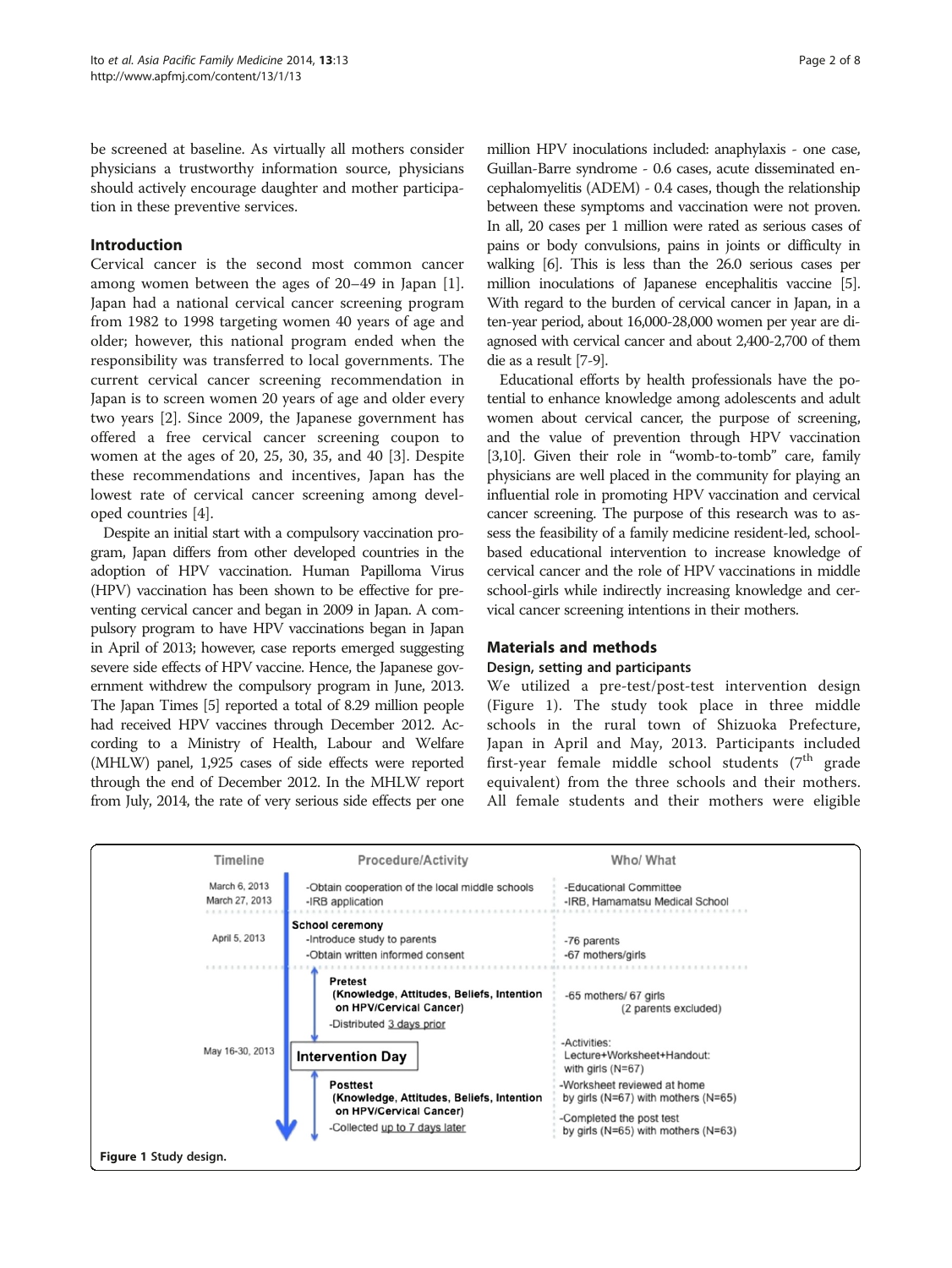for inclusion; there were no exclusion criteria. This project was approved by the Hamamatsu Medical School Institutional Review Board.

#### Intervention

The project involved a two-part intervention with both school-based and home-based components. The schoolbased component lasted approximately one hour, and was comprised of a 20-minute slide presentation by two female family physicians (TI and RT) about HPV and cervical cancer, and a 9-item worksheet filled out by middle school-girls during the presentation. It was carried out using an interactive-lecture format in a school classroom. The content was developed to address three fundamental topics: 1) the high prevalence and incidence of cervical cancer among young women, 2) cervical cancer is preventable and 3) how to prevent cervical cancer. The school-based component was reviewed with teacher representatives of the three participating middle schools. Any content felt by the teachers to have sexual connotations was not acceptable and removed. The school teachers agreed to the final content. The home-based component centered on a required homework assignment in which the girls reviewed the worksheet they had completed with their mothers.

#### Data collection

Pre-/post-surveys about HPV and cervical cancer screening were administered to assess knowledge of HPV and cervical cancer among the middle school-girls. The investigators distributed the pre-intervention survey three days before the school-based exercise with the girls. The postintervention survey was distributed after the school-based exercise taken by the girls, and the post-intervention surveys were collected within the following seven days.

This survey was developed using questions from previously published surveys [\[11](#page-6-0)-[19\]](#page-7-0) and included 9 true/false questions that required 5–10 minutes to complete. A similar instrument that differed by having more questions was administered to the mothers that assessed knowledge, beliefs about HPV and cervical cancer, as well as future intentions to be screened for cervical cancer. The instrument for mothers included 20 items. This survey involved true/false questions (including the same questions asked of the daughters), as well as additional questions that were specific to the mothers or deemed not appropriate for students by the school (ie., whether HPV is sexually transmitted, whether having the vaccine precludes the need for screening, and whether cervical cancer screening should be done regularly). Additional questions were posed to mothers using a four-point Likert scale addressing prevention of cervical cancer, their risks of cervical cancer for their daughters in the future, barriers to cervical cancer screening, trustworthy

sources of information, and appropriate times to educate daughters about cervical cancer screening. This instrument required mothers about 15 to 20 minutes to complete. Mothers also completed five demographics items on age, highest educational level, personal and family experience with cervical cancer, and history of cervical cancer screening administered pre-intervention only. Both student and mother instruments targeted a 6<sup>th</sup> grade reading level.

#### Data analysis

Descriptive statistics were calculated for demographic variables filled out by the mothers at the baseline survey. The major outcomes included changes in student knowledge of HPV and cervical cancer pre- and post-intervention, mothers' knowledge, attitudes and beliefs, mothers' intentions to obtain cervical cancer screening, and differences between mothers compliant with cervical cancer screening recommendations and those not compliant. Sixty-three mothers completed both the pre- and post-intervention survey (Table [1](#page-3-0)). Two mother-daughter pairs did not answer any questions on the post questionnaire and were not included in the analyses. For some instruments, participants did not answer all questions. Such unanswered questions were treated as missing values and the results reported are based on valid responses, except as indicated below for the knowledge questions.

Knowledge scores for students were computed by summing together the number of correct responses on seven applicable knowledge questions asked at both preand post-intervention. In cases where students missed answering a question (one case at pre- and one postintervention), missing responses were treated as 'incorrect' responses. Two questionnaires filled out by fathers were dropped from the analyses since the questions were designed for women. The two girls whose fathers had completed the parent survey were included in the analysis of student scores. All 67 students had scores for the pre-survey and at post there were 65 valid scores (2 students did not complete any of the post questionnaire). Scores could range from 0 to 7 based on responses to the 7 knowledge questions. Average scores were compared for the 65 students who completed both surveys using a paired t-test.

Mothers' knowledge scores were computed by summing together the number of correct responses on 14 applicable knowledge questions asked at both pre- and post-intervention. As with students, a missing response by any of the mothers when other questions had been answered was considered incorrect. Knowledge scores could range between 0 and 14. The item measuring intention to be screened in the future, "Do you intend to be screened for cervical cancer?" originally had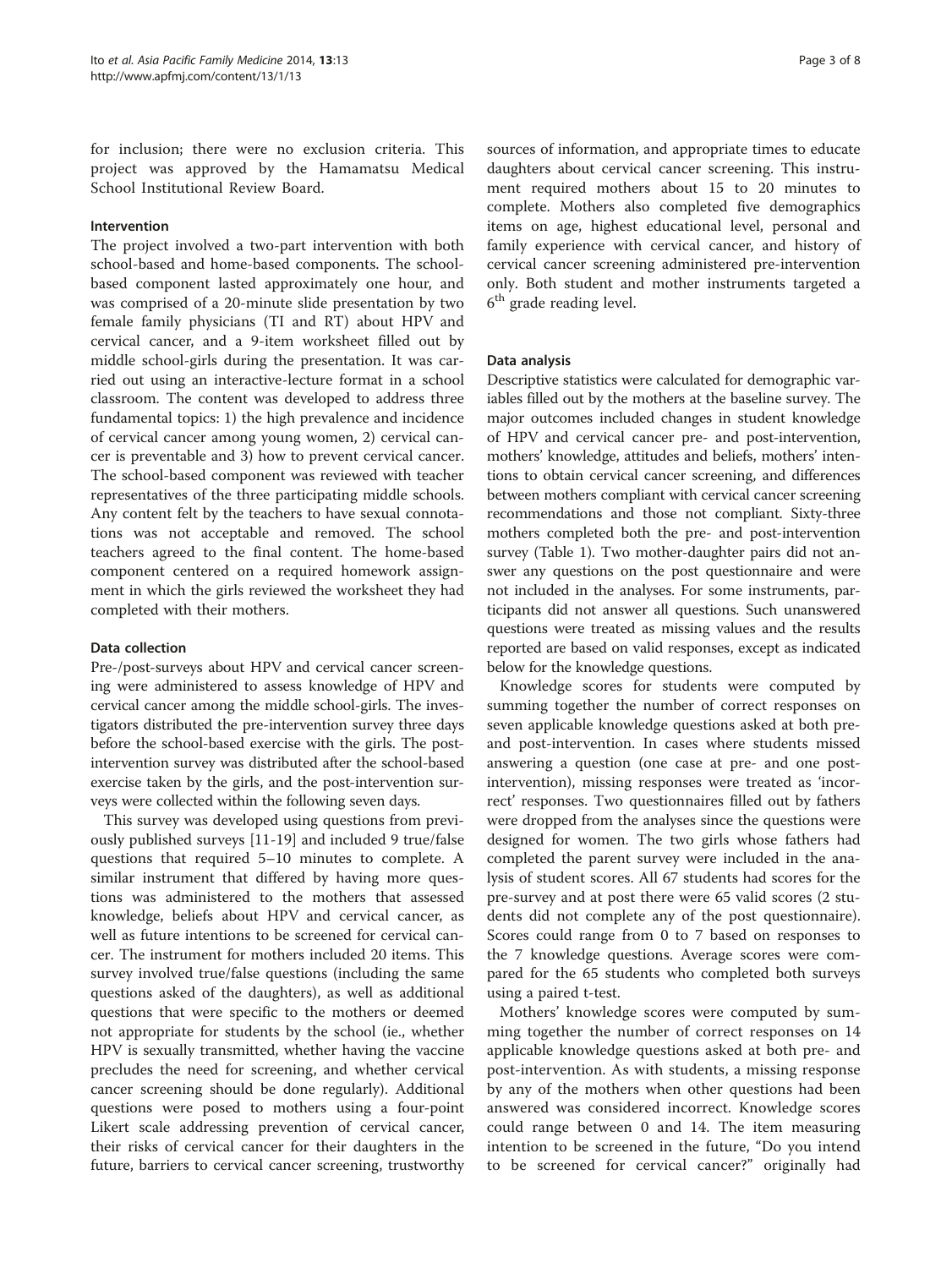#### <span id="page-3-0"></span>Table 1 Mother demographics

| $N = 63$                                            | Compliant $(n = 39)$ | Non-compliant $(n = 25)$ | Overall N (%) |
|-----------------------------------------------------|----------------------|--------------------------|---------------|
| Age, $p$ -value = 0.803                             |                      |                          |               |
| $\leq$ = 30                                         | 1(2.6)               | 0(0.0)                   | 1(1.6)        |
| $31 - 35$                                           | 3(7.9)               | 4(16.0)                  | 7(11.1)       |
| 36-40                                               | 10(26.3)             | 7(28.0)                  | 17(27.0)      |
| $41 - 45$                                           | 19 (50.0)            | 10(40.0)                 | 29 (46.0)     |
| > 46                                                | 5(13.2)              | 4(16.0)                  | 9(14.3)       |
| Education, $p$ value = 0.332                        |                      |                          |               |
| Junior High School                                  | 2(5.3)               | 0(0.0)                   | 2(3.2)        |
| High School                                         | 13 (34.2)            | 14(56.0)                 | 27 (42.9)     |
| College/Special School                              | 19 (50.0)            | 9(36.0)                  | 28 (44.4)     |
| University                                          | 4(10.5)              | 2(8.0)                   | 6(9.5)        |
| Cervical Cancer History $[n = 58]$ , p value = 1.00 |                      |                          |               |
| Herself                                             | 1(2.9)               | 0(0.0)                   | 1(1.7)        |
| Family/Relatives                                    | 1(2.9)               | 0(0.0)                   | 1(1.7)        |
| Friends                                             | 2(5.7)               | 2(8.7)                   | 4(6.9)        |
| None/Don't Know                                     | 31 (88.6)            | 21(91.3)                 | 52 (89.7)     |

responses of "no," "yes, in this year" and "yes, in 2–3 years." This was dichotomized into "no" or "yes."

Regarding two change-in-beliefs questions asking about mothers' trust of information from multiple sources and appropriate timing of education about cervical cancer education, the categories (strongly disagree, disagree, agree and strongly agree) were collapsed into two categories (agree vs. disagree). The responses to these questions from mothers between pre- and post- were compared using the McNemar test.

# Results

#### **Demographics**

Sixty-five female  $7<sup>th</sup>$  grade students completed the study and were either 12 or 13 years of age. Most mothers were over the age of 40 (60%) and all but 2 had graduated from high school. Regarding personal experience with cervical cancer, only one of the mothers had a personal history of cervical cancer, while five had a relative or friend who had had cervical cancer. At baseline 19 mothers reported that they had never been screened for cervical cancer, while another 6 indicated that they had not been screened in more than 3 years. Thus, 25 (40%) mothers were not compliant with screening recommendations at baseline. Regarding perception of their daughters' vulnerability to getting cervical cancer in the future, 28 (44%) respondents agreed or strongly agreed that their daughters were vulnerable to future cervical cancer. There was no relationship between agreeing/disagreeing with this statement and maternal age, education, cervical cancer history or intention to be screened pre-intervention.

#### Daughters' and mothers' knowledge about HPV and cervical cancer

Figure [2](#page-4-0) provides a comparison of student and mother knowledge scores. Average knowledge scores for students on a seven-point scale were significantly higher from before to after the intervention (4.8 vs. 5.9, p-value < 0.001). Similarly, average scores for mothers on a 14-point scale for the 63 mothers who completed both surveys were significantly higher from before to after the intervention (11.7 vs. 12.0,  $p$ -value = 0.024).

The relationship between change in score for both mother and daughter was investigated by categorizing the change for both groups as increasing, staying the same or decreasing. Cross-tabulation was used to examine the relationship between corresponding mother and daughter score changes. A chi-square test was not significant (Fisher's Exact p-value = 0.664), indicating that a change in score for students from pre- to post- was independent of change in score for mothers, i.e., increase in students' knowledge scores doesn't correspond to an increase in mothers' knowledge scores.

As shown in Table [2](#page-4-0), responses to specific knowledge questions improved for most items; however, unexpectedly, both student and mother understanding that all HPV infections do not lead to cervical cancer decreased. Otherwise, for students, increase in knowledge scores were seen on all other questions with greatest gains in understanding that HPV causes cervical cancer (44% improvement), cervical cancer is asymptomatic at an early stage (32% improvement), and cervical cancer is preventable (25% improvement). Mother knowledge scores were high at baseline, and increases in knowledge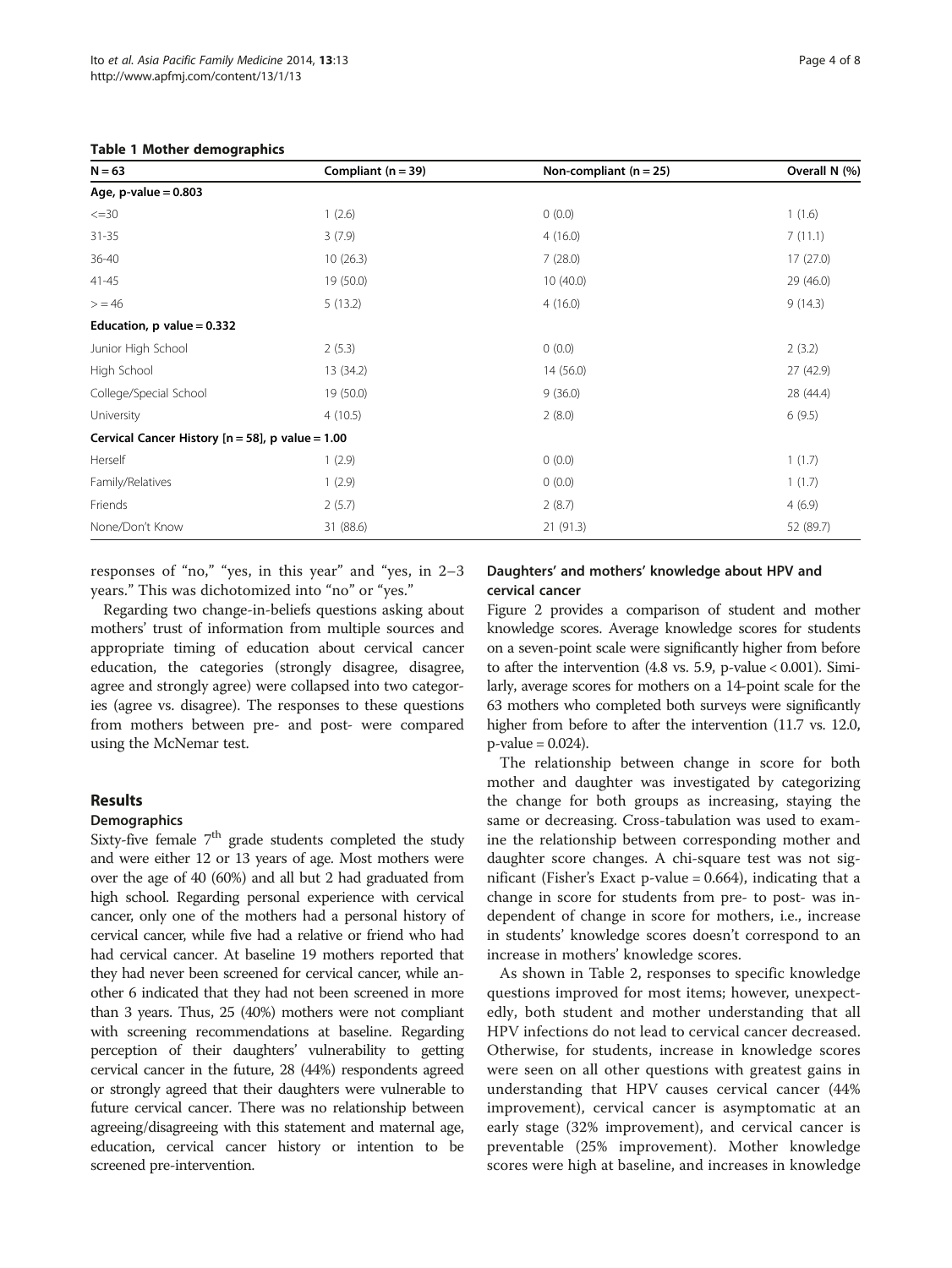<span id="page-4-0"></span>

were modest, though a clinically notable difference was a 14 percentage point gain for understanding that safe sexual practices can prevent cancer. When comparing knowledge scores among mothers compliant with cervical cancer screening recommendations and among mothers not compliant, there were no significant differences.

# Mothers' beliefs about barriers to cervical cancer screening

Mothers also responded to questions about barriers to cervical cancer screening and prevention of cervical cancer. At the baseline assessment, many mothers identified barriers to cervical cancer screening including: embarrassment (79%),

|  | Table 2 Correct knowledge about HPV vaccine and cervical cancer responses of students and mothers |
|--|---------------------------------------------------------------------------------------------------|
|--|---------------------------------------------------------------------------------------------------|

|                                                                                                            | Students, $N = 65$ |           | Mothers, $N = 63$ |      |
|------------------------------------------------------------------------------------------------------------|--------------------|-----------|-------------------|------|
|                                                                                                            | Pre                | Post      | Pre               | Post |
| Cervical cancer is caused by HPV infection?                                                                |                    | 100%      | 86%               | 97%  |
| Cervical cancer is genetic?                                                                                | 51%                | 63%       | 71%               | 81%  |
| All HPV infections lead to cervical cancer?                                                                |                    | 49%       | 89%               | 76%  |
| Cervical cancer is decreasing in recent years?                                                             |                    | 92%       | 100%              | 98%  |
| Cervical cancer is preventable?                                                                            |                    | 97%       | 70%               | 78%  |
| Cervical cancer is asymptomatic usually in early stage?                                                    | 65%                | 97%       | 98%               | 98%  |
| Early detection of cervical cancer might save one's life?                                                  | 85%                | 92%       | 95%               | 97%  |
| HPV is sexually transmitted?                                                                               | <b>NA</b>          | <b>NA</b> | 91%               | 97%  |
| If vaccinated, you don't need to be screened?                                                              |                    | NA.       | 98%               | 97%  |
| Screening test should be done regularly?                                                                   |                    | NA.       | 92%               | 95%  |
| HPV vaccination can prevent cervical cancer                                                                |                    | <b>NA</b> | 95%               | 95%  |
| Safe sex (steady partner, use of condoms) can prevent cervical cancer                                      |                    | NA.       | 75%               | 89%  |
| Pap test can prevent cervical cancer                                                                       |                    | <b>NA</b> | 94%               | 95%  |
| Healthy lifestyle (ie., regular exercise, disciplined lifestyle, healthy diet) can prevent cervical cancer |                    | <b>NA</b> | 11%               | 11%  |
|                                                                                                            |                    |           |                   |      |

NA = Not asked as deemed to be too sensitive and unacceptable by the local middle schools.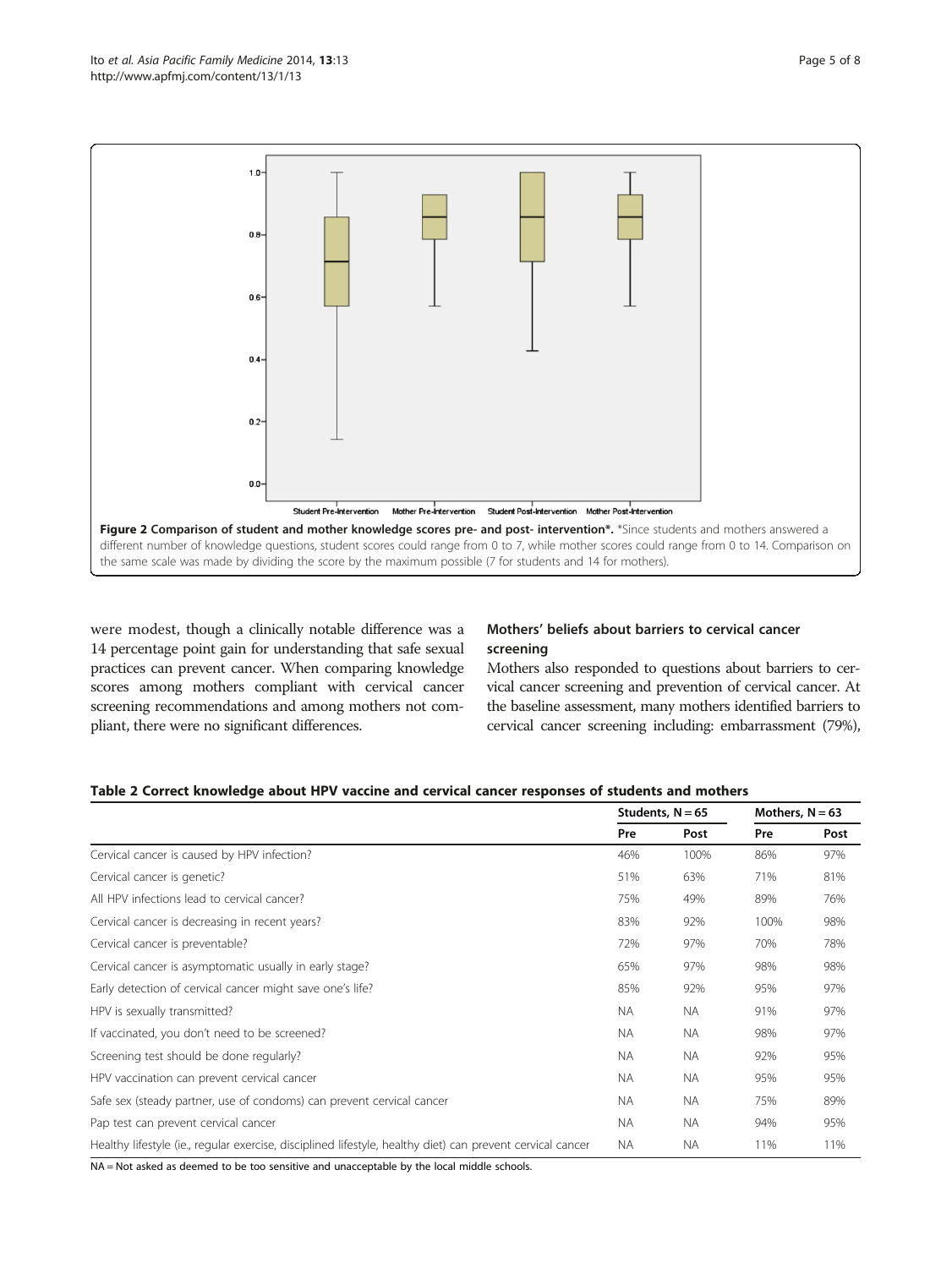poor access (56%), fear of having cancer (52%), and cervical cancer screening being an unknown procedure (46%). Among mothers who were in compliance and mothers out of compliance with cervical cancer screening recommendations, there were differences in their responses on the importance of cervical cancer screening being an unknown procedure, with 72% of noncompliant mothers agreeing and only 29% of compliant mothers agreeing (p-value  $< 0.001$ ).

# Mothers' beliefs about trustworthy sources of information and timing of education about HPV and cervical cancer screening

Mothers answered questions about sources of trusted information and beliefs about when it is appropriate to educate women at baseline assessment. Regarding sources of trusted information about cervical cancer, the percent indicating strong agreement or agreement for five sources was: doctors (97%), newspapers/television (89%), government (79%), the Internet (78%), and friends (62%). Mothers also were asked about the appropriate timing of education about cervical cancer, and at baseline, the percent indicating strong agreement or agreement for four sources was: beginning of junior high (83%), end of junior high (79%), high school (65%) and college or later (52%). When compared pre- and post- intervention using McNemar's test, there were no differences for either trusted source of information or beliefs, an indication that the intervention did not have an effect on these factors.

# Impact of intervention on intention to receive cervical cancer screening among those not compliant with screening guidelines

Twenty-five mothers (40%), including 19 who had reported no history of cervical cancer screening and six who reported no screening in over 3 years, were not in compliance with Japanese screening recommendations. In the subset of 23 mothers who answered both the pre- and post-intervention survey, five women who had not indicated an intention to be screened at baseline, changed and indicated intention to be screened after the intervention. A McNemar test indicated that the intervention did not significantly promote intention to receive cervical cancer screening on those out of compliance, though sample size is small so ability to make inferences is limited. A chi-squared test indicated a significant relationship with those who had been screened in the past being more likely to intend on being screened again  $(100.0\% \text{ vs. } 65.2\%, \text{ p} < 0.001).$ 

## **Discussion**

These data provide information about the nature of knowledge about HPV vaccination and cervical cancer risk in one rural community. These findings illustrate that two out of five mothers in this rural area were not in compliance

with cervical cancer screening. Identified barriers to screening included: embarrassment, poor access, fear of having cancer, and cervical cancer screening being an unknown procedure. As previous screening predicts future intention to be screened, the women with greatest need are those who are not currently compliant. Close to half of mothers (44%) feel that their daughters are at risk for cervical cancer in the future. For their education, mothers identify as particularly trusted sources of information their doctors and media/newspapers.

Student and mother knowledge scores improved significantly from baseline to post-intervention, indicating that in the short term this school-based intervention was effective for promoting knowledge about HPV vaccination and cervical cancer screening for  $7<sup>th</sup>$  grade girls. The magnitude of improvement was much greater for the students than mothers, attributable to the high baseline knowledge scores. It was not possible to assess longterm knowledge retention, nor whether the intervention actually impacted the rate of HPV vaccinations among these middle school-girls, nor the rate of cervical cancer screening of their mothers.

Despite high knowledge scores at baseline, 40% of the mothers were not in compliance with cervical cancer screening. This suggests that there are other factors besides knowledge that impact these women's decision making about whether to receive cervical cancer screening. Previous research suggests factors that may prove to be barriers to cervical cancer screening. Fetters et al. found that 12 of 19 Japanese women receiving care in a U.S. clinic approved of the U.S. style of the pelvic examination and they valued such measures as using a private room, covering the perineum with a sheet and explaining the procedures being used [[20\]](#page-7-0). This contrasts with the typical style of examination in Japan where a woman receives pelvic examinations lying on an examination table in a stall with a curtain placed at the waist for privacy even though her pelvis is exposed openly to staff [[20\]](#page-7-0). In an opinion paper, Konno et al. mentioned that in order to make public health measures of cervical cancer effective, education, environment and enforcement are very important, but that the Japanese cervical cancer screening environment gives the patients no control and often no privacy [[3\]](#page-6-0). In related research from Taiwan, Wu found barriers to breast cancer screening to include: 1) excuses (no time, forgot, cumbersome and lazy), 2) no need for screening, 3) modesty, 4) discomfort, 5) logistics, 6) lack of information/knowledge, and 7) fear of finding cancer [\[11](#page-6-0)]. In their report about barriers to HPV vaccination in Asia Oceania, Garland et al. raise the barrier of reluctance to discuss issues around sex [[11\]](#page-6-0). This barrier clearly applies in Japan where medical students have no routine exposure to discussions on sexuality. Few family medicine training programs in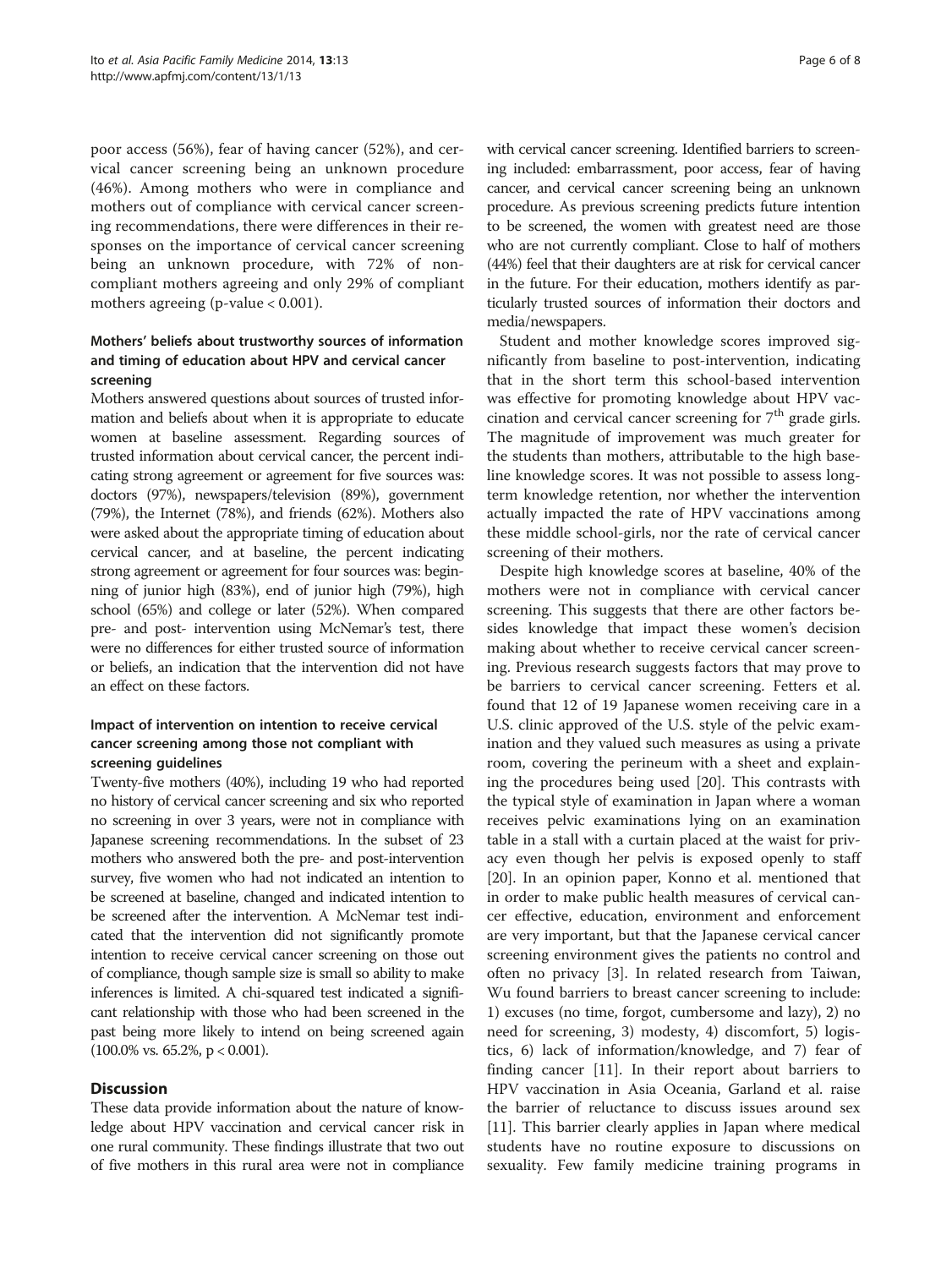<span id="page-6-0"></span>Japan even offer women's health training [\[21](#page-7-0)]. Few practicing primary care physicians provide contraceptive or prenatal [\[22,23\]](#page-7-0). Reluctance to have screening may also reflect a sense of vulnerability, or unpleasant, negative experiences, e.g., discomfort, poor explanations in the past [3[,20\]](#page-7-0). Future research should explore the potential barriers to, and benefits of, women seeking care for women's health issues with family physicians.

There are a number of limitations to this study. While the educational intervention content was appropriate for improving student knowledge, it may be insufficient for the educational needs of their mothers. While there was meaningful increase in the number of women who intended to be screened after the intervention, it is not clear whether the intervention was actually linked to the mothers' intentions to be screened. A number of mothers reported they had never been screened for cervical cancer. As obtaining a Pap smear is routine practice with all pregnant women, it is likely that those reporting that they had never been screened were unaware of that they had been screened when pregnant with their daughters-interpreting them as non-compliant is still a reasonable position. Finally, the current survey was unable to discern reasons for why women continue to resist cervical cancer screening despite apparently having good knowledge about cervical cancer and HPV. Future research could explore such reasons with the aid of depth interviews of mothers and daughters from both the "changed-behavior group" and the "unchanged-behavior group."

A follow-up survey will be needed to determine if intention to receive cervical cancer screening translates into care-seeking behavior. The current research suggests this relatively inexpensive, community-based intervention provides a novel strategy for reaching individuals in the community who are not necessarily accessing the health care system. If further research on actual behavior is positive, such community-based interventions could be used as a tool for increasing HPV vaccination and cervical cancer screening throughout Japan.

#### Competing interests

The authors declare that they have no competing interests.

#### Authors' contributions

TI and RT contributed to design development, implementation of the intervention, data analysis and presentation, and authoring of the paper. KN contributed to design development, advising about the intervention, interpretation of the data and final editing of the paper. MP and AS contributed to the data analytics, interpretation, presentation, and authoring of the paper. BF and MF contributed to the design development, advising about the intervention, data analysis and presentation, and authoring of the paper. All authors reviewed and approved of the submitted manuscript.

#### Acknowledgements

We thank the students, parents and teachers of Morimachi town. We appreciate the helpful advice of Drs. John W. Creswell, Paryono Paryono, and Karl Rew. We also thank Kiyomi Ozawa of the Morimachi Educational Committee, Natsuko Morita and Sachiko Takeshita of the Shizuoka Family

Medicine program, and Ayaka Yajima of the University of Michigan for their assistance.

#### Author details

<sup>1</sup>Shiga Center for Family Medicine, 1825 Yuge, Ryuo, Gamo District, Shiga Prefecture 520-2501, Japan. <sup>2</sup>Shizuoka Family Medicine Program, Shizuoka Japan. <sup>3</sup> Department of Obstetrics, Gynecology and Family Medicine Hamamatsu University, School of Medicine, Hamamatsu, Shizuoka, Japan. 4 Department of Family Medicine, University of Michigan, Ann Arbor, Michigan, USA.<sup>5</sup> Department of Family Medicine and Community Health Research Division, Rutgers Robert Wood Johnson Medical School, Piscataway, New Jersey, USA. <sup>6</sup>Mori Machi Family Medicine Clinic, 387-1 Kusagaya, Mori, Shuchi District, Shizuoka Prefecture 437-0214, Japan.

Received: 5 August 2014 Accepted: 29 October 2014 **WARD AND REAL PROPERTY** 

#### References

- 1. Matsuda A, Matsuda T, Shibata A, Katanoda K, Sobue T, Nishimoto H: Cancer incidence and incidence rates in Japan in 2007: a study of 21 population-based cancer registries for the monitoring of cancer incidence in Japan (MCIJ) project. Jpn J Clin Oncol 2013, 43:328-336.
- 2. Hamashima C, Aoki D, Miyagi E, Saito E, Nakayama T, Sagawa M, Saito H, Sobue T: Japanese quideline for cervical cancer screening. Jpn J Clin Oncol 2010, 40:485–502.
- 3. Konno R, Sagae S, Yoshikawa H, Basu PS, Hanley SJB, Tan JHJ, Shin H-R: Cervical cancer working group report. Jpn J Clin Oncol 2010, 40:i44-i50.
- 4. OECD Publications: OECH health data 2011. Paris: Organization for Economic Co-operation and Development (OECD); 2011.
- 5. HPV vaccine raises questions (Editorial): The Japan Times. 2013. June 14.
- 6. Ministry of Health, Labour and Welfare: HPV vaccination. 2013. [http://www.](http://www.mhlw.go.jp/bunya/kenkou/kekkaku-kansenshou28/pdf/tsuuchi_h26_07_16_1c.pdf) [mhlw.go.jp/bunya/kenkou/kekkaku-kansenshou28/pdf/tsuuchi\\_h26\\_07\\_](http://www.mhlw.go.jp/bunya/kenkou/kekkaku-kansenshou28/pdf/tsuuchi_h26_07_16_1c.pdf) [16\\_1c.pdf](http://www.mhlw.go.jp/bunya/kenkou/kekkaku-kansenshou28/pdf/tsuuchi_h26_07_16_1c.pdf).
- 7. Matsuda A, Matsuda T, Shibata A, Katanoda K, Sobue T, Nishimoto H: Cancer incidence and incidence rates in Japan in 2008: a study of 25 population-based cancer registries for the monitoring of cancer incidence in Japan (MCIJ) project. Jpn J Clin Oncol 2014, 44:388-396.
- 8. Center for Cancer Control and Information Services: Cancer mortality from Vital Statistics in Japan (1958–2012). National Cancer Center; 2014.
- 9. Center for Cancer Control and Information Services: National estimates of cancer incidence based on cancer registries in Japan (1975–2010). Japan: National Cancer Center; 2013.
- 10. Garland SM, Cuzick J, Domingo EJ, Goldie SJ, Kim YT, Konno R, Parkin DM, Qiao YL, Sankaranarayanan R, Stern PL, Tay SK, Bosch FX: Recommendations for cervical cancer prevention in Asia Pacific. Vaccine. 2008, 26(Suppl 12):M89–98.
- 11. Wu TY, Chung S, Yeh MC, Chang SC, Hsieh HF, Ha SJ: Understanding breast cancer screening practices in Taiwan: a country with universal health care. Asian Pac J Cancer Prev 2012, 13:4289–4294.
- 12. Gu C, Chan CW, He GP, Choi KC, Yang SB: Chinese women's motivation to receive future screening: the role of social-demographic factors, knowledge and risk perception of cervical cancer. Eur J Oncol Nurs 2013, 17:154–161.
- 13. Luszczynska A, Goc G, Scholz U, Kowalska M, Knoll N: Enhancing intentions to attend cervical cancer screening with a stage-matched intervention. Br J Health Psychol. 2011, 16:33–46.
- 14. Laranjeira CA: Portuguese women's knowledge and health beliefs about cervical cancer and its screening. Soc Work Public Health. 2013, 28:150–157.
- 15. Kahn JA, Ding L, Huang B, Zimet GD, Rosenthal SL, Frazier AL: Mothers' intention for their daughters and themselves to receive the human papillomavirus vaccine: a national study of nurses. Pediatrics. 2009, 123:1439–1445.
- 16. Price RA: Knowledge and intention to participate in cervical cancer screening after the human papillomavirus vaccine. Vaccine. 2011, 29:4238–4243.
- 17. Wong LP: Knowledge and attitudes about HPV infection, HPV vaccination, and cervical cancer among rural Southeast Asian women. Int J Behav Med 2011, 18:105-111.
- 18. Black LL, Zimet GD, Short MB, Sturm L, Rosenthal SL: Litrature review of human papillomavirus vaccine acceptability among women over 26 years. Vaccine. 2009, 27:1668–1673.